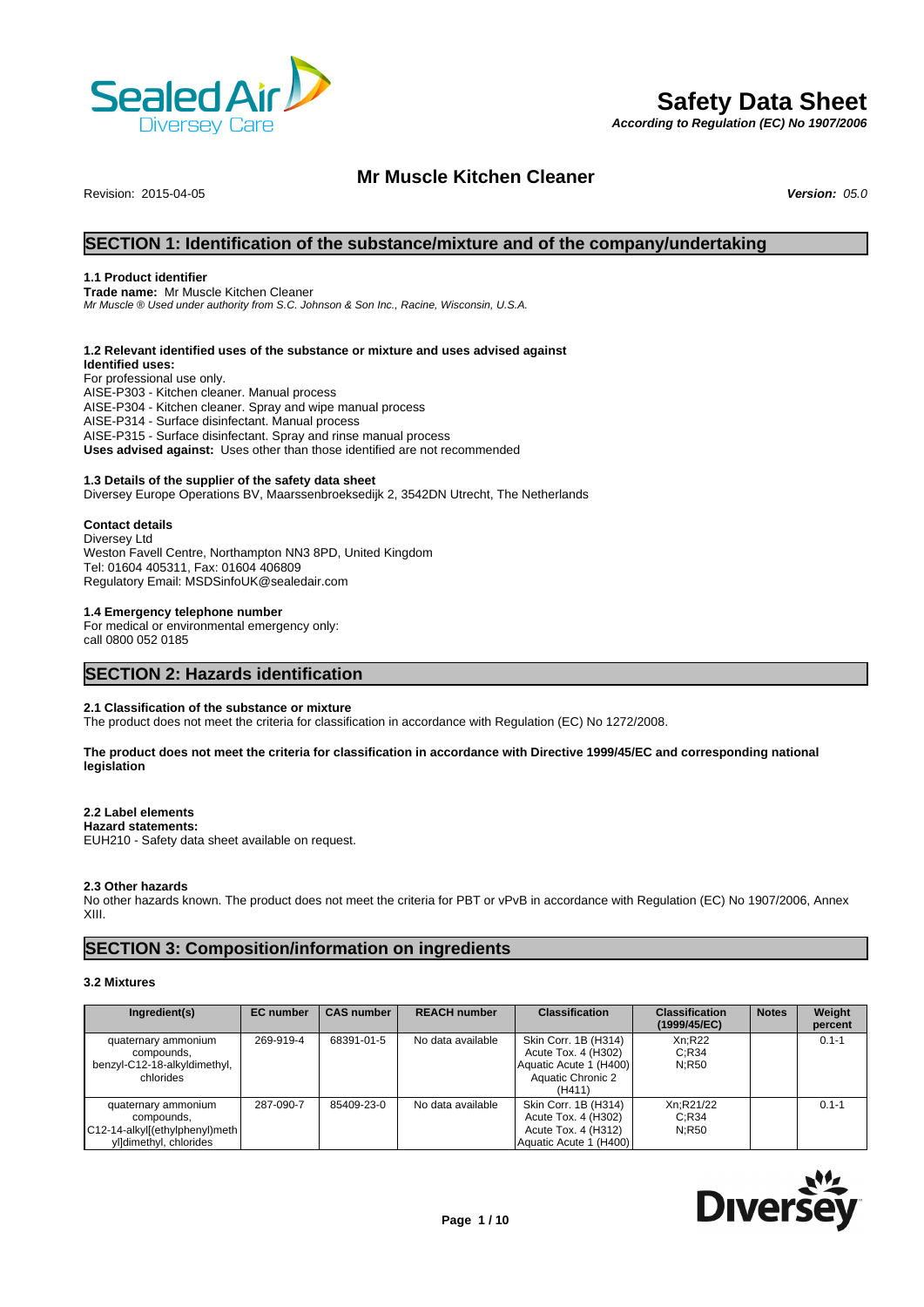\* Polymer.

For the full text of the R, H and EUH phrases mentioned in this Section, see Section 16.

Workplace exposure limit(s), if available, are listed in subsection 8.1.

[1] Exempted: ionic mixture. See Regulation (EC) No 1907/2006, Annex V, paragraph 3 and 4. This salt is potentially present, based on calculation, and included for classification and labelling purposes only. Each starting material of the ionic mixture is registered, as required.

[2] Exempted: included in Annex IV of Regulation (EC) No 1907/2006.

[3] Exempted: Annex V of Regulation (EC) No 1907/2006.

[4] Exempted: polymer. See Article 2(9) of Regulation (EC) No 1907/2006.

# **SECTION 4: First aid measures**

| 4.1 Description of first aid measures                           |                                                                                                                         |
|-----------------------------------------------------------------|-------------------------------------------------------------------------------------------------------------------------|
| <b>Inhalation</b>                                               | Get medical attention or advice if you feel unwell.                                                                     |
| <b>Skin contact:</b>                                            | Wash skin with plenty of lukewarm, gently flowing water. If skin irritation occurs: Get medical advice<br>or attention. |
| Eye contact:                                                    | Rinse cautiously with water for several minutes. If irritation occurs and persists, get medical<br>attention.           |
| Ingestion:                                                      | Rinse mouth. Immediately drink 1 glass of water. Get medical attention or advice if you feel unwell.                    |
| Self-protection of first aider:                                 | Consider personal protective equipment as indicated in subsection 8.2.                                                  |
| 4.2 Most important symptoms and effects, both acute and delayed |                                                                                                                         |
| lahalatian :                                                    | No known offects or symptoms in normal use                                                                              |

| Inhalation:          | No known effects or symptoms in normal use. |
|----------------------|---------------------------------------------|
| <b>Skin contact:</b> | No known effects or symptoms in normal use. |
| Eye contact:         | No known effects or symptoms in normal use. |
| Ingestion:           | No known effects or symptoms in normal use. |

### **4.3 Indication of any immediate medical attention and special treatment needed**

No information available on clinical testing and medical monitoring. Specific toxicological information on substances, if available, can be found in section 11.

# **SECTION 5: Firefighting measures**

### **5.1 Extinguishing media**

Carbon dioxide. Dry powder. Water spray jet. Fight larger fires with water spray jet or alcohol-resistant foam.

### **5.2 Special hazards arising from the substance or mixture**

No special hazards known.

### **5.3 Advice for firefighters**

As in any fire, wear self contained breathing apparatus and suitable protective clothing including gloves and eye/face protection.

# **SECTION 6: Accidental release measures**

### **6.1 Personal precautions, protective equipment and emergency procedures**

No special measures required.

### **6.2 Environmental precautions**

Do not allow to enter drainage system, surface or ground water. Dilute with plenty of water.

### **6.3 Methods and material for containment and cleaning up**

Absorb with liquid-binding material (sand, diatomite, universal binders, sawdust).

### **6.4 Reference to other sections**

For personal protective equipment see subsection 8.2. For disposal considerations see section 13.

# **SECTION 7: Handling and storage**

### **7.1 Precautions for safe handling**

**Measures to prevent fire and explosions:** No special precautions required.

### **Measures required to protect the environment:**

For environmental exposure controls see subsection 8.2.

### **Advices on general occupational hygiene:**

Handle in accordance with good industrial hygiene and safety practice. Keep away from food, drink and animal feeding stuffs. Do not mix with other products unless adviced by Sealed Air.

### **7.2 Conditions for safe storage, including any incompatibilities**

Store in accordance with local and national regulations. Keep only in original container.

For conditions to avoid see subsection 10.4. For incompatible materials see subsection 10.5.

### **7.3 Specific end use(s)**

No specific advice for end use available.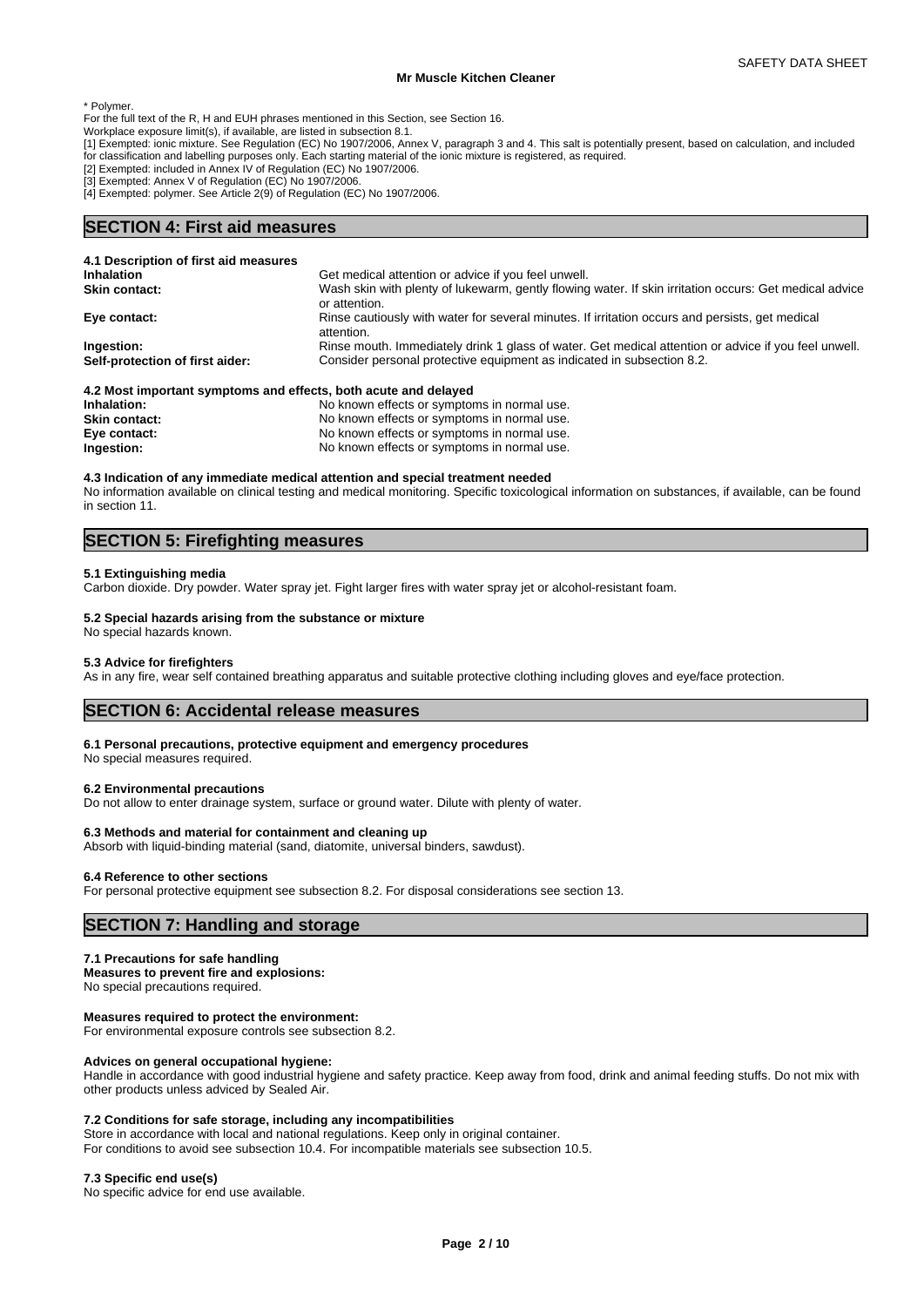# **SECTION 8: Exposure controls/personal protection**

### **8.1 Control parameters Workplace exposure limits**

Air limit values, if available:

Biological limit values, if available:

Recommended monitoring procedures, if available:

Additional exposure limits under the conditions of use, if available:

# **DNEL/DMEL and PNEC values**

### **Human exposure** DNEL oral exposure - Consumer (mg/kg bw)

| Ingredient(s)                                                                          | Short term - Local<br>effects | Short term - Systemic<br>effects | Long term - Local<br>effects | Long term - Systemic<br>effects |
|----------------------------------------------------------------------------------------|-------------------------------|----------------------------------|------------------------------|---------------------------------|
| I quaternary ammonium compounds, benzyl-C12-18-alkyldimethyl, I<br>chlorides           | No data available             | No data available                | No data available            | No data available               |
| quaternary ammonium compounds,<br>C12-14-alkyl[(ethylphenyl)methyl]dimethyl, chlorides | No data available             | No data available                | No data available            | No data available               |

|  | DNEL dermal exposure - Worker |                                                                     |  |
|--|-------------------------------|---------------------------------------------------------------------|--|
|  |                               | $\frac{1}{2}$ and $\frac{1}{2}$ and $\frac{1}{2}$ and $\frac{1}{2}$ |  |

| Ingredient(s)                                                                          | <b>Short term - Local</b> | Short term - Systemic | Long term - Local | [Long term - Systemic] |
|----------------------------------------------------------------------------------------|---------------------------|-----------------------|-------------------|------------------------|
|                                                                                        | effects                   | effects (mg/kg bw)    | effects           | effects (mg/kg bw)     |
| quaternary ammonium compounds, benzyl-C12-18-alkyldimethyl,<br>chlorides               | No data available         | No data available     | No data available | No data available      |
| quaternary ammonium compounds,<br>C12-14-alkyl[(ethylphenyl)methyl]dimethyl, chlorides | No data available         | No data available     | No data available | No data available      |

# DNEL dermal exposure - Consumer

| Ingredient(s)                                                                          | <b>Short term - Local</b> | <b>Short term - Systemic</b> | Long term - Local | Long term - Systemic |
|----------------------------------------------------------------------------------------|---------------------------|------------------------------|-------------------|----------------------|
|                                                                                        | effects                   | effects (mg/kg bw)           | effects           | effects (mg/kg bw)   |
| quaternary ammonium compounds, benzyl-C12-18-alkyldimethyl,<br>chlorides               | No data available         | No data available            | No data available | No data available    |
| quaternary ammonium compounds,<br>C12-14-alkyl[(ethylphenyl)methyl]dimethyl, chlorides | No data available         | No data available            | No data available | No data available    |

# DNEL inhalatory exposure - Worker (mg/m<sup>3</sup>

| Ingredient(s)                                                                          | Short term - Local | <b>Short term - Systemic</b> | Long term - Local | Long term - Systemic |
|----------------------------------------------------------------------------------------|--------------------|------------------------------|-------------------|----------------------|
|                                                                                        | effects            | effects                      | effects           | effects              |
| quaternary ammonium compounds, benzyl-C12-18-alkyldimethyl,<br>chlorides               | No data available  | No data available            | No data available | No data available    |
| quaternary ammonium compounds,<br>C12-14-alkyl[(ethylphenyl)methyl]dimethyl, chlorides | No data available  | No data available            | No data available | No data available    |

#### DNEL inhalatory exposure - Consumer (mg/m<sup>3</sup>) )

| Ingredient(s)                                                                          | Short term - Local<br>effects | Short term - Systemic<br>effects | Long term - Local<br>effects | Long term - Systemic  <br>effects |
|----------------------------------------------------------------------------------------|-------------------------------|----------------------------------|------------------------------|-----------------------------------|
| quaternary ammonium compounds, benzyl-C12-18-alkyldimethyl,<br>chlorides               | No data available             | No data available                | No data available            | No data available                 |
| quaternary ammonium compounds,<br>C12-14-alkyl[(ethylphenyl)methyl]dimethyl, chlorides | No data available             | No data available                | No data available            | No data available                 |

### **Environmental exposure** Environmental exposure - PNEC

| Ingredient(s)                                                                          | (mg/l)            | Surface water, fresh Surface water, marine<br>(mg/l) | Intermittent (mg/l) | Sewage treatment<br>plant (mg/l) |
|----------------------------------------------------------------------------------------|-------------------|------------------------------------------------------|---------------------|----------------------------------|
| I quaternary ammonium compounds, benzyl-C12-18-alkyldimethyl, I<br>chlorides           | No data available | No data available                                    | No data available   | No data available                |
| quaternary ammonium compounds,<br>C12-14-alkyl[(ethylphenyl)methyl]dimethyl, chlorides | No data available | No data available                                    | No data available   | No data available                |

Environmental exposure - PNEC, continued

| Ingredient(s)                                                                          | Sediment. freshwater  <br>(mg/kg) | Sediment, marine<br>(mg/kg) | Soil (mg/kg)      | Air (mg/m <sup>3</sup> ) |
|----------------------------------------------------------------------------------------|-----------------------------------|-----------------------------|-------------------|--------------------------|
| quaternary ammonium compounds, benzyl-C12-18-alkyldimethyl,<br>chlorides               | No data available                 | No data available           | No data available | No data available        |
| quaternary ammonium compounds,<br>C12-14-alkyl[(ethylphenyl)methyl]dimethyl, chlorides | No data available                 | No data available           | No data available | No data available        |

### **8.2 Exposure controls**

*The following information applies for the uses indicated in subsection 1.2.*

*If available, please refer to the product information sheet for application and handling instructions. Normal use conditions are assumed for this section.*

)

*Recommended safety measures for handling the undiluted product:*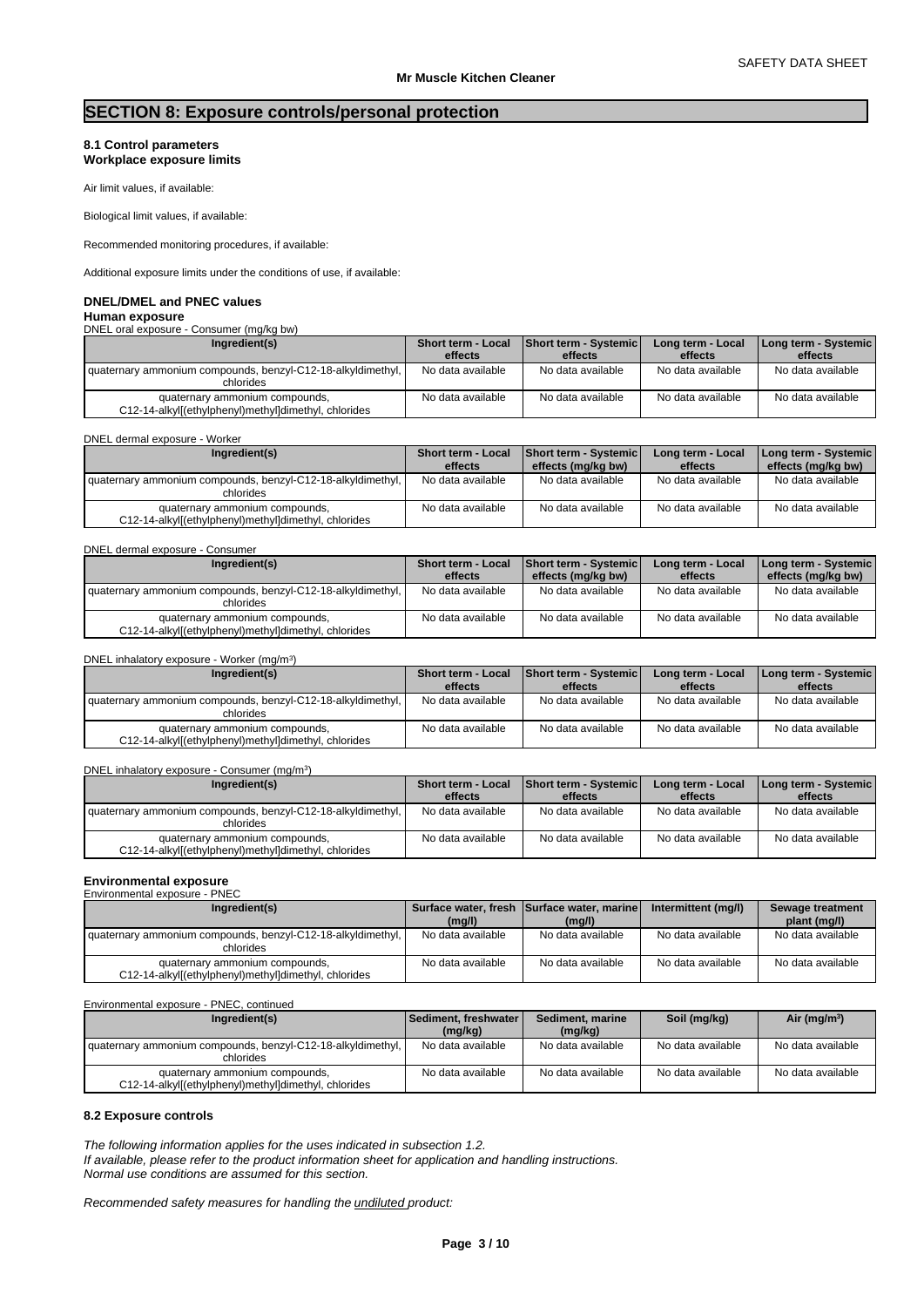| Appropriate engineering controls:<br>Appropriate organisational controls: | Use only in well ventilated areas.<br>Avoid direct contact and/or splashes where possible. Train personnel.                                       |
|---------------------------------------------------------------------------|---------------------------------------------------------------------------------------------------------------------------------------------------|
| Personal protective equipment                                             |                                                                                                                                                   |
| Eye / face protection:                                                    | Safety glasses are not normally required. However, their use is recommended in those cases<br>where splashes may occur when handling the product. |
| Hand protection:                                                          | Rinse and dry hands after use. For prolonged contact protection for the skin may be necessary.                                                    |
| <b>Body protection:</b>                                                   | No special requirements under normal use conditions.                                                                                              |
| <b>Respiratory protection:</b>                                            | Respiratory protection is not normally required. However, inhalation of vapour, spray, gas or<br>aerosols should be avoided.                      |
| <b>Environmental exposure controls:</b>                                   | No special requirements under normal use conditions.                                                                                              |

# **SECTION 9: Physical and chemical properties**

### **9.1 Information on basic physical and chemical properties**

*Information in this section refers to the product, unless it is specifically stated that substance data is listed*

**Method / remark**

**Physical State:** Liquid **Colour:** Colourless **Odour:** Slightly perfumed **Odour threshold:** Not applicable **pH:** ≈ 11 (neat) **Melting point/freezing point (°C):** Not determined **Initial boiling point and boiling range (°C):** Not determined

Substance data, boiling point

| Ingredient(s)                                                                       | Value<br>10 <sup>o</sup> | <b>Method</b> | <b>IAtmospheric pressure</b><br>(hPa) |  |
|-------------------------------------------------------------------------------------|--------------------------|---------------|---------------------------------------|--|
| quaternary ammonium compounds, benzyl-C12-18-alkyldimethyl, chlorides               | No data available        |               |                                       |  |
| quaternary ammonium compounds, C12-14-alkyl[(ethylphenyl)methyl]dimethyl, chlorides | No data available        |               |                                       |  |

### **Method / remark**

**Flash point (°C):** Not applicable. **Sustained combustion:** Not determined **Evaporation rate:** Not determined **Flammability (solid, gas):** Not determined **Upper/lower flammability limit (%):** Not determined

Substance data, flammability or explosive limits, if available:

### **Method / remark**

Substance data, vapour pressure

**Vapour pressure:** Not determined

| Ingredient(s)                                                                       | Value<br>(Pa)     | <b>Method</b> | Temperature<br>(°C) |
|-------------------------------------------------------------------------------------|-------------------|---------------|---------------------|
| quaternary ammonium compounds, benzyl-C12-18-alkyldimethyl, chlorides               | No data available |               |                     |
| quaternary ammonium compounds, C12-14-alkyl[(ethylphenyl)methyl]dimethyl, chlorides | No data available |               |                     |

### **Method / remark**

### **Solubility in / Miscibility with Water:** Fully miscible **Vapour density:** Not determined Relative density: 1 g/cm<sup>3</sup> (20 °C)

Substance data, solubility in water

| Ingredient(s)                                                                       | Value<br>(g/l)    | <b>Method</b> | Temperature<br>(°C) |
|-------------------------------------------------------------------------------------|-------------------|---------------|---------------------|
| quaternary ammonium compounds, benzyl-C12-18-alkyldimethyl, chlorides               | No data available |               |                     |
| quaternary ammonium compounds, C12-14-alkyl[(ethylphenyl)methyl]dimethyl, chlorides | No data available |               |                     |

Substance data, partition coefficient n-octanol/water (log Kow): see subsection 12.3

**Decomposition temperature:** Not determined **Autoignition temperature:** Not determined **Viscosity:** Not determined **Explosive properties:** Not explosive. **Oxidising properties:** Not oxidising

**9.2 Other information Surface tension (N/m):** Not determined **Corrosion to metals:** Not corrosive

Substance data, dissociation constant, if available:

**Method / remark**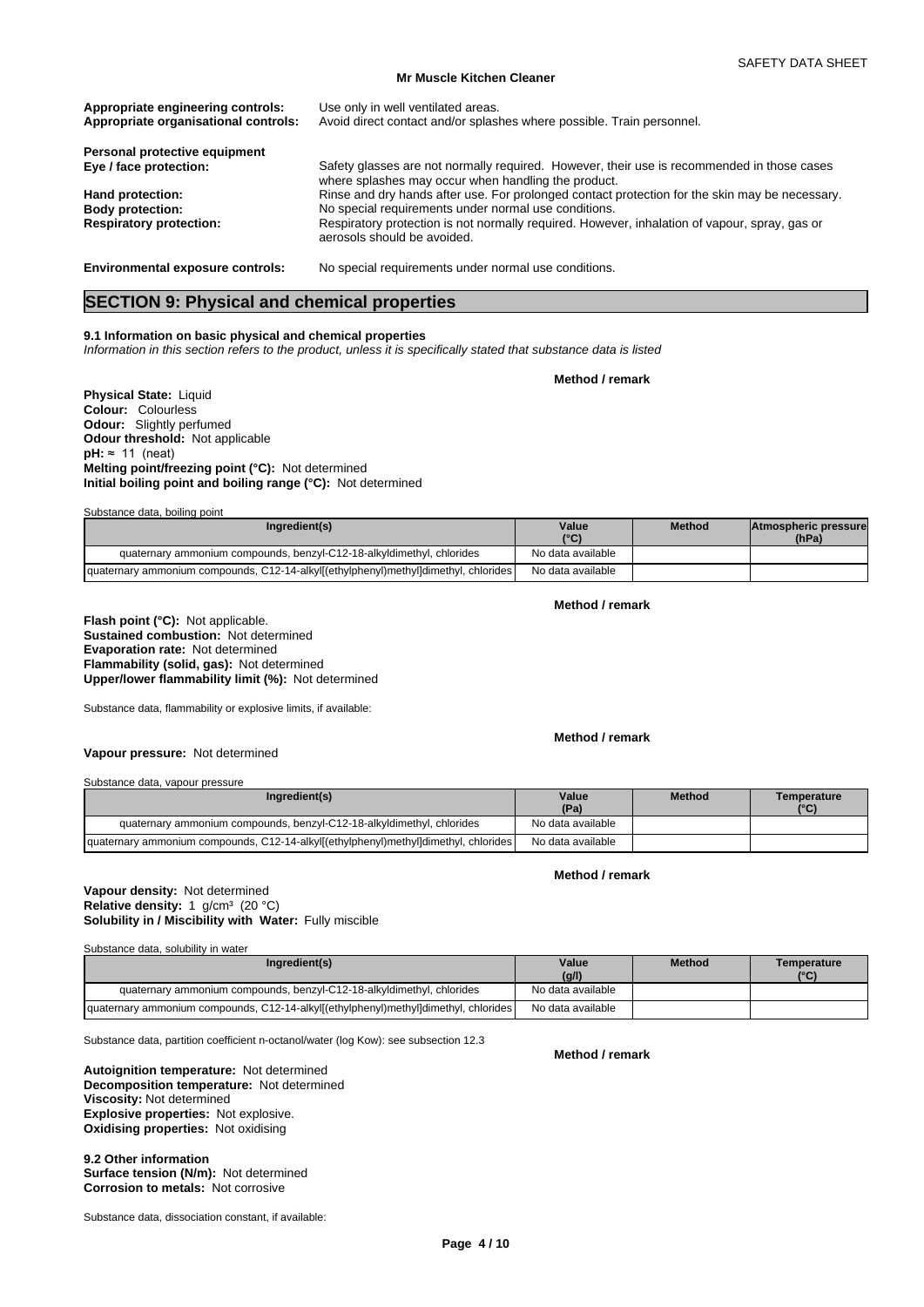# **SECTION 10: Stability and reactivity**

### **10.1 Reactivity**

No reactivity hazards known under normal storage and use conditions.

### **10.2 Chemical stability**

Stable under normal storage and use conditions.

### **10.3 Possibility of hazardous reactions**

No hazardous reactions known under normal storage and use conditions.

### **10.4 Conditions to avoid**

None known under normal storage and use conditions.

### **10.5 Incompatible materials**

Reacts with acids.

# **10.6 Hazardous decomposition products**

None known under normal storage and use conditions.

# **SECTION 11: Toxicological information**

### **11.1 Information on toxicological effects**

No data is available on the mixture

Substance data, where relevant and available, are listed below.

### **Acute toxicity** Acute oral toxicity

| Ingredient(s)                                                                          | <b>Endpoint</b> | Value<br>(mg/kg) | <b>Species</b> | <b>Method</b>    | <b>Exposure</b><br>time (h) |
|----------------------------------------------------------------------------------------|-----------------|------------------|----------------|------------------|-----------------------------|
| quaternary ammonium compounds, benzyl-C12-18-alkyldimethyl, chlorides                  | $LD_{50}$       | 304.5            | Rat            | Method not given |                             |
| quaternary ammonium compounds, C12-14-alkyl[(ethylphenyl)methyl]dimethyl,<br>chlorides | $LD_{50}$       | 304.5            | Rat            | Method not given |                             |

Acute dermal toxicity

| Ingredient(s)                                                                          | <b>Endpoint</b> | Value<br>(mg/kg) | Species | <b>Method</b>    | <b>Exposure</b><br>time (h) |
|----------------------------------------------------------------------------------------|-----------------|------------------|---------|------------------|-----------------------------|
| quaternary ammonium compounds, benzyl-C12-18-alkyldimethyl, chlorides                  | $LD_{50}$       | 930              | Rat     | Method not given |                             |
| quaternary ammonium compounds, C12-14-alkyl[(ethylphenyl)methyl]dimethyl,<br>chlorides | $LD_{50}$       | 930              | Rat     | Method not given |                             |

Acute inhalative toxicity

| Ingredient(s)                                                                          | Endpoint  | Value<br>(mg/l) | <b>Species</b> | <b>Method</b>    | <b>Exposure</b><br>time (h) |
|----------------------------------------------------------------------------------------|-----------|-----------------|----------------|------------------|-----------------------------|
| quaternary ammonium compounds, benzyl-C12-18-alkyldimethyl, chlorides                  | $LC_{50}$ | 0.054           |                | Method not given |                             |
| quaternary ammonium compounds, C12-14-alkyl[(ethylphenyl)methyl]dimethyl,<br>chlorides | $LC_{50}$ | 0.054           | Rat            | Method not given |                             |

### **Irritation and corrosivity**

| Skin irritation and corrosivity                                                        |                   |                |               |                      |
|----------------------------------------------------------------------------------------|-------------------|----------------|---------------|----------------------|
| Ingredient(s)                                                                          | Result            | <b>Species</b> | <b>Method</b> | <b>Exposure time</b> |
| quaternary ammonium compounds, benzyl-C12-18-alkyldimethyl, chlorides                  | No data available |                |               |                      |
| quaternary ammonium compounds, C12-14-alkyl[(ethylphenyl)methyl]dimethyl,<br>chlorides | No data available |                |               |                      |

| Eye irritation and corrosivity                                                         |                   |                |               |                      |
|----------------------------------------------------------------------------------------|-------------------|----------------|---------------|----------------------|
| Ingredient(s)                                                                          | Result            | <b>Species</b> | <b>Method</b> | <b>Exposure time</b> |
| quaternary ammonium compounds, benzyl-C12-18-alkyldimethyl, chlorides                  | No data available |                |               |                      |
| quaternary ammonium compounds, C12-14-alkyl[(ethylphenyl)methyl]dimethyl,<br>chlorides | No data available |                |               |                      |

| Respiratory tract irritation and corrosivity                                           |                   |                |               |                      |
|----------------------------------------------------------------------------------------|-------------------|----------------|---------------|----------------------|
| Ingredient(s)                                                                          | Result            | <b>Species</b> | <b>Method</b> | <b>Exposure time</b> |
| quaternary ammonium compounds, benzyl-C12-18-alkyldimethyl, chlorides                  | No data available |                |               |                      |
| quaternary ammonium compounds, C12-14-alkyl[(ethylphenyl)methyl]dimethyl,<br>chlorides | No data available |                |               |                      |

**Sensitisation**

Sensitisation by skin contact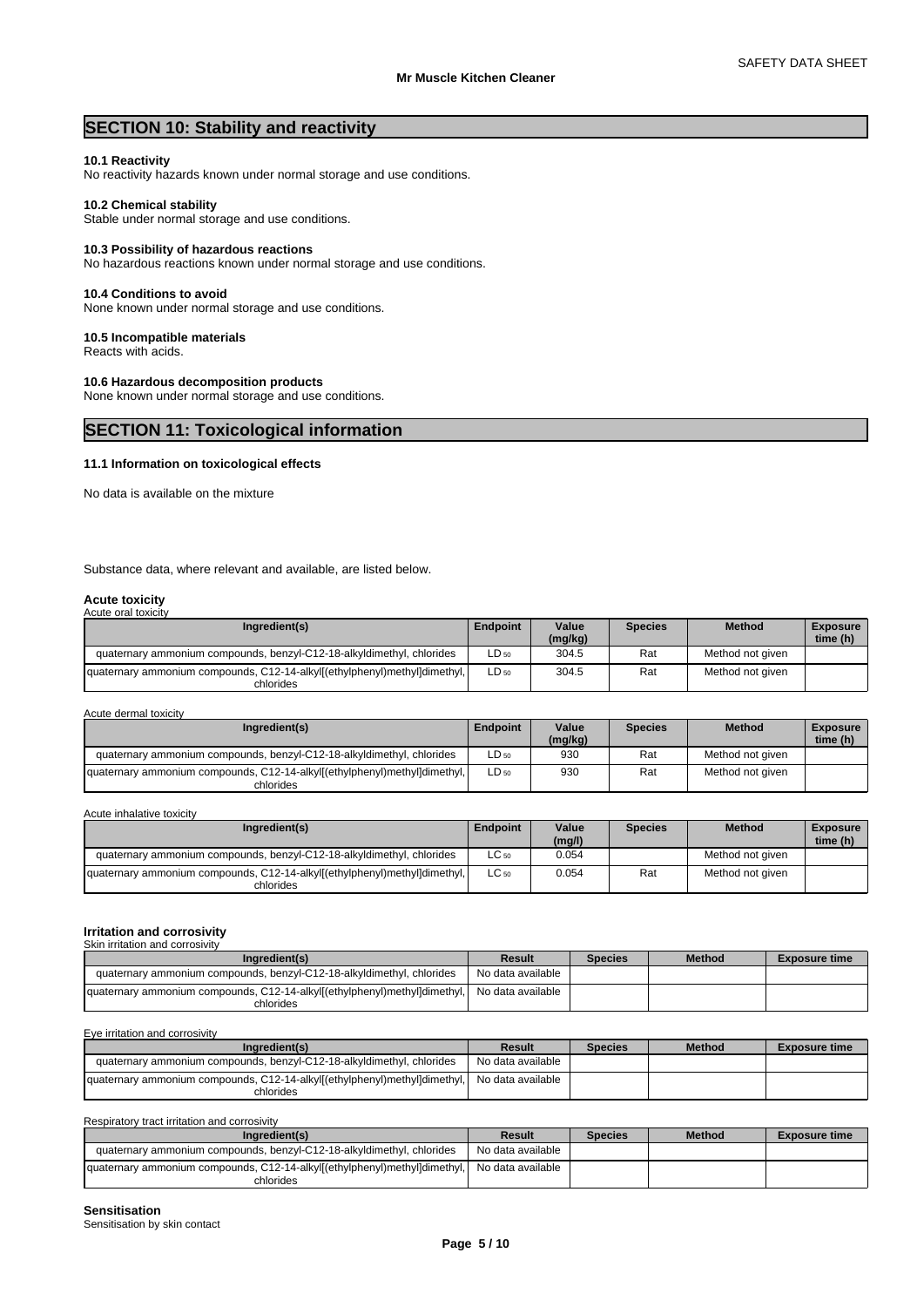| Ingredient(s)                                                             | Result            | <b>Species</b> | <b>Method</b> | Exposure time (h) |
|---------------------------------------------------------------------------|-------------------|----------------|---------------|-------------------|
| quaternary ammonium compounds, benzyl-C12-18-alkyldimethyl. chlorides     | No data available |                |               |                   |
| quaternary ammonium compounds, C12-14-alkyl[(ethylphenyl)methyl]dimethyl, | No data available |                |               |                   |
| chlorides                                                                 |                   |                |               |                   |

Sensitisation by inhalation

| Ingredient(s)                                                                          | Result            | <b>Species</b> | <b>Method</b> | <b>Exposure time</b> |
|----------------------------------------------------------------------------------------|-------------------|----------------|---------------|----------------------|
| quaternary ammonium compounds, benzyl-C12-18-alkyldimethyl, chlorides                  | No data available |                |               |                      |
| quaternary ammonium compounds, C12-14-alkyl[(ethylphenyl)methyl]dimethyl,<br>chlorides | No data available |                |               |                      |

# **CMR effects (carcinogenicity, mutagenicity and toxicity for reproduction)** Mutagenicity

| Ingredient(s)                              | <b>Result (in-vitro)</b>                | <b>Method</b><br>(in-vitro) | <b>Result (in-vivo)</b>      | <b>Method</b><br>(in-vivo) |  |  |  |  |  |  |
|--------------------------------------------|-----------------------------------------|-----------------------------|------------------------------|----------------------------|--|--|--|--|--|--|
|                                            |                                         |                             |                              |                            |  |  |  |  |  |  |
| quaternary ammonium compounds,             | No evidence for genotoxicity, weight of | Weight of                   | No evidence for mutagenicity | Weight of                  |  |  |  |  |  |  |
| benzyl-C12-18-alkyldimethyl, chlorides     | levidence                               | evidence                    |                              | evidence                   |  |  |  |  |  |  |
| quaternary ammonium compounds,             | INo data available                      |                             | No data available            |                            |  |  |  |  |  |  |
| C12-14-alkyl[(ethylphenyl)methyl]dimethyl, |                                         |                             |                              |                            |  |  |  |  |  |  |
| chlorides                                  |                                         |                             |                              |                            |  |  |  |  |  |  |

| Carcinogenicity                                                                                                                            |                                                     |
|--------------------------------------------------------------------------------------------------------------------------------------------|-----------------------------------------------------|
| Ingredient(s)                                                                                                                              | <b>Effect</b>                                       |
| quaternary ammonium compounds, benzyl-C12-18-alkyldimethyl, chlorides                                                                      | No evidence for carcinogenicity, weight-of-evidence |
| quaternary ammonium compounds, C12-14-alkyl[(ethylphenyl)methyl]dimethyl, No evidence for carcinogenicity, weight-of-evidence<br>chlorides |                                                     |

| Ingredient(s)                                                                                    | Endpoint | <b>Specific effect</b> | Value<br>$\left \frac{\text{mg}}{\text{kg}}\frac{\text{bw}}{\text{d}}\right $ | <b>Species</b> | <b>Method</b> | <b>Exposure</b><br>time | <b>Remarks and other effects</b><br>reported |
|--------------------------------------------------------------------------------------------------|----------|------------------------|-------------------------------------------------------------------------------|----------------|---------------|-------------------------|----------------------------------------------|
| quaternary ammonium<br>compounds,<br>benzyl-C12-18-alkyldim<br>ethyl, chlorides                  |          |                        | No data<br>available                                                          |                |               |                         |                                              |
| quaternary ammonium<br>compounds,<br>C12-14-alkyl[(ethylphen<br>yl)methyl]dimethyl,<br>chlorides |          |                        | No data<br>available                                                          |                |               |                         |                                              |

# **Repeated dose toxicity** Sub-acute or sub-chronic oral toxicity

| <u>UUD UUULU ULUUD ULIIULIID ULUL IUAIULIV</u>                                         |                 |                       |                |               |                |                                                             |
|----------------------------------------------------------------------------------------|-----------------|-----------------------|----------------|---------------|----------------|-------------------------------------------------------------|
| Ingredient(s)                                                                          | <b>Endpoint</b> | Value<br>(ma/ka bw/d) | <b>Species</b> | <b>Method</b> | Itime (davs) I | <b>Exposure   Specific effects and organs  </b><br>affected |
| quaternary ammonium compounds,<br>benzyl-C12-18-alkyldimethyl, chlorides               |                 | No data<br>available  |                |               |                |                                                             |
| quaternary ammonium compounds,<br>C12-14-alkyl[(ethylphenyl)methyl]dimethyl, chlorides |                 | No data<br>available  |                |               |                |                                                             |

# Sub-chronic dermal toxicity

| Ingredient(s)                                        | <b>Endpoint</b> | Value                      | <b>Species</b> | <b>Method</b> |                | <b>Exposure   Specific effects and organs  </b> |
|------------------------------------------------------|-----------------|----------------------------|----------------|---------------|----------------|-------------------------------------------------|
|                                                      |                 | $\frac{1}{2}$ (mg/kg bw/d) |                |               | Itime (davs) I | affected                                        |
| quaternary ammonium compounds,                       |                 | No data                    |                |               |                |                                                 |
| benzyl-C12-18-alkyldimethyl, chlorides               |                 | available                  |                |               |                |                                                 |
| quaternary ammonium compounds,                       |                 | No data                    |                |               |                |                                                 |
| C12-14-alkyl[(ethylphenyl)methyl]dimethyl, chlorides |                 | available                  |                |               |                |                                                 |

Sub-chronic inhalation toxicity

| Ingredient(s)                                        | Endpoint | Value          | <b>Species</b> | <b>Method</b> |             | <b>Exposure   Specific effects and organs  </b> |  |
|------------------------------------------------------|----------|----------------|----------------|---------------|-------------|-------------------------------------------------|--|
|                                                      |          | $(mq/kg$ bw/d) |                |               | time (days) | affected                                        |  |
| quaternary ammonium compounds,                       |          | No data        |                |               |             |                                                 |  |
| benzyl-C12-18-alkyldimethyl, chlorides               |          | available      |                |               |             |                                                 |  |
| quaternary ammonium compounds,                       |          | No data        |                |               |             |                                                 |  |
| C12-14-alkyl[(ethylphenyl)methyl]dimethyl, chlorides |          | available      |                |               |             |                                                 |  |

### Chronic toxicity

| Ingredient(s)                                                                                     | <b>Exposure</b> | Endpoint | Value                                            | <b>Species</b> | <b>Method</b> | <b>Exposure</b> | Specific effects and | <b>Remark</b> |
|---------------------------------------------------------------------------------------------------|-----------------|----------|--------------------------------------------------|----------------|---------------|-----------------|----------------------|---------------|
|                                                                                                   | route           |          | $\left \frac{\text{mg}}{\text{kg}}\right $ bw/d) |                |               | time            | organs affected      |               |
| quaternary ammonium<br>compounds,<br>benzyl-C12-18-alkyldim<br>ethyl, chlorides                   |                 |          | No data<br>available                             |                |               |                 |                      |               |
| quaternary ammonium<br>compounds,<br>C12-14-alkyl[(ethylphen]<br>yl)methyl]dimethyl,<br>chlorides |                 |          | No data<br>available                             |                |               |                 |                      |               |

| STOT-single exposure                                                                      |                   |
|-------------------------------------------------------------------------------------------|-------------------|
| Ingredient(s)                                                                             | Affected organ(s) |
| quaternary ammonium compounds, benzyl-C12-18-alkyldimethyl, chlorides                     | Not applicable    |
| quaternary ammonium compounds, C12-14-alkyl[(ethylphenyl)methyl]dimethyl,  Not applicable |                   |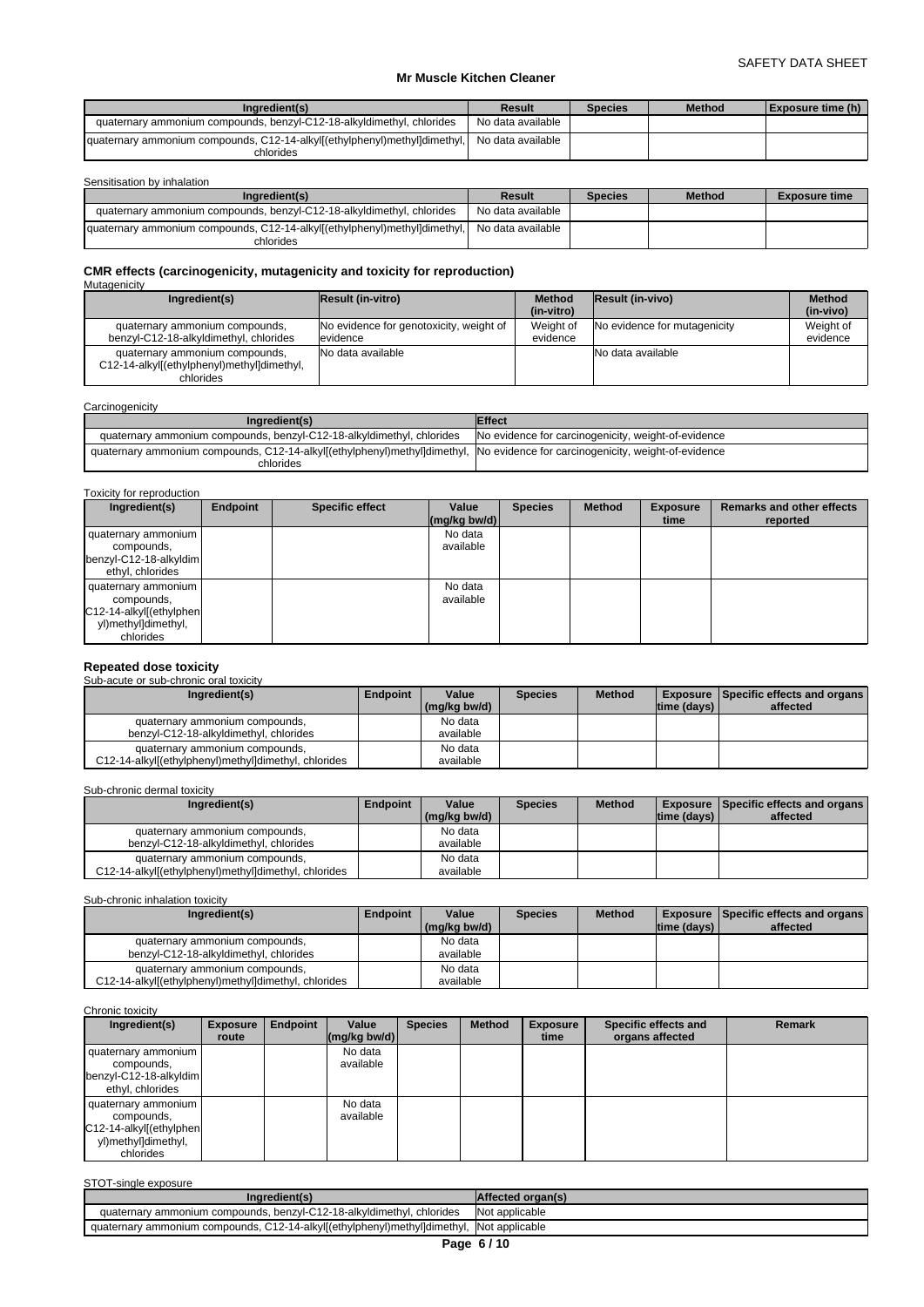| STOT-repeated exposure                                                                   |                          |
|------------------------------------------------------------------------------------------|--------------------------|
| Ingredient(s)                                                                            | <b>Affected organ(s)</b> |
| quaternary ammonium compounds, benzyl-C12-18-alkyldimethyl, chlorides                    | Not applicable           |
| quaternary ammonium compounds, C12-14-alkyl[(ethylphenyl)methyl]dimethyl, Not applicable |                          |
| chlorides                                                                                |                          |

### **Aspiration hazard**

Substances with an aspiration hazard (H304), if any, are listed in section 3. If relevant, see section 9 for dynamic viscosity and relative density of the product.

### **Potential adverse health effects and symptoms**

Effects and symptoms related to the product, if any, are listed in subsection 4.2.

# **12.1 Toxicity**

No data is available on the mixture.

Substance data, where relevant and available, are listed below

### **Aquatic short-term toxicity**

| Aquatic short-term toxicity - fish                                        |                 |           |                |               |                 |
|---------------------------------------------------------------------------|-----------------|-----------|----------------|---------------|-----------------|
| Ingredient(s)                                                             | <b>Endpoint</b> | Value     | <b>Species</b> | <b>Method</b> | <b>Exposure</b> |
|                                                                           |                 | (mg/l)    |                |               | time (h)        |
| quaternary ammonium compounds, benzyl-C12-18-alkyldimethyl, chlorides     |                 | No data   |                |               |                 |
|                                                                           |                 | available |                |               |                 |
| quaternary ammonium compounds, C12-14-alkyl[(ethylphenyl)methyl]dimethyl, |                 | No data   |                |               |                 |
| chlorides                                                                 |                 | available |                |               |                 |

| Aquatic short-term toxicity - crustacea                                                |           |                      |                |                  |                             |  |  |  |
|----------------------------------------------------------------------------------------|-----------|----------------------|----------------|------------------|-----------------------------|--|--|--|
| Ingredient(s)                                                                          | Endpoint  | Value<br>(mg/l)      | <b>Species</b> | <b>Method</b>    | <b>Exposure</b><br>time (h) |  |  |  |
| quaternary ammonium compounds, benzyl-C12-18-alkyldimethyl, chlorides                  |           | No data<br>available |                |                  |                             |  |  |  |
| quaternary ammonium compounds, C12-14-alkyl[(ethylphenyl)methyl]dimethyl,<br>chlorides | $EC_{50}$ | 0.016                | Daphnia        | Method not given |                             |  |  |  |

| Aquatic short-term toxicity - algae                                       |          |                 |                |               |                             |
|---------------------------------------------------------------------------|----------|-----------------|----------------|---------------|-----------------------------|
| Ingredient(s)                                                             | Endpoint | Value<br>(mg/l) | <b>Species</b> | <b>Method</b> | <b>Exposure</b><br>time (h) |
| quaternary ammonium compounds, benzyl-C12-18-alkyldimethyl, chlorides     |          | No data         |                |               |                             |
|                                                                           |          | available       |                |               |                             |
| quaternary ammonium compounds, C12-14-alkyl[(ethylphenyl)methyl]dimethyl, |          | No data         |                |               |                             |
| chlorides                                                                 |          | available       |                |               |                             |

| Aquatic short-term toxicity - marine species                                           |          |                      |                |               |                                |
|----------------------------------------------------------------------------------------|----------|----------------------|----------------|---------------|--------------------------------|
| Ingredient(s)                                                                          | Endpoint | Value<br>(mg/l)      | <b>Species</b> | <b>Method</b> | <b>Exposure</b><br>time (days) |
| quaternary ammonium compounds, benzyl-C12-18-alkyldimethyl, chlorides                  |          | No data<br>available |                |               |                                |
| quaternary ammonium compounds, C12-14-alkyl[(ethylphenyl)methyl]dimethyl,<br>chlorides |          | No data<br>available |                |               |                                |

#### Impact on sewage plants - toxicity to bacteria **Ingredient(s) Endpoint | Value** | Inoculum **(mg/l) Industrial Method Exposure time**  quaternary ammonium compounds, benzyl-C12-18-alkyldimethyl, chlorides No data available quaternary ammonium compounds, C12-14-alkyl[(ethylphenyl)methyl]dimethyl, chlorides No data available

### **Aquatic long-term toxicity** Aquatic long-term toxicity - fish

| Ingredient(s)                                                                          | Endpoint | Value<br>(mg/l)      | <b>Species</b> | <b>Method</b> | Exposure<br>time | <b>Effects observed</b> |
|----------------------------------------------------------------------------------------|----------|----------------------|----------------|---------------|------------------|-------------------------|
| quaternary ammonium compounds,<br>benzyl-C12-18-alkyldimethyl, chlorides               |          | No data<br>available |                |               |                  |                         |
| quaternary ammonium compounds,<br>C12-14-alkyl[(ethylphenyl)methyl]dimethyl, chlorides |          | No data<br>available |                |               |                  |                         |

Aquatic long-term toxicity - crustacea

| Ingredient(s)                                        | <b>Endpoint</b> | Value     | <b>Species</b> | <b>Method</b> | Exposure | <b>Effects observed</b> |
|------------------------------------------------------|-----------------|-----------|----------------|---------------|----------|-------------------------|
|                                                      |                 | (mg/l)    |                |               | time     |                         |
| quaternary ammonium compounds,                       |                 | No data   |                |               |          |                         |
| benzyl-C12-18-alkyldimethyl, chlorides               |                 | available |                |               |          |                         |
| quaternary ammonium compounds.                       |                 | No data   |                |               |          |                         |
| C12-14-alkyl[(ethylphenyl)methyl]dimethyl, chlorides |                 | available |                |               |          |                         |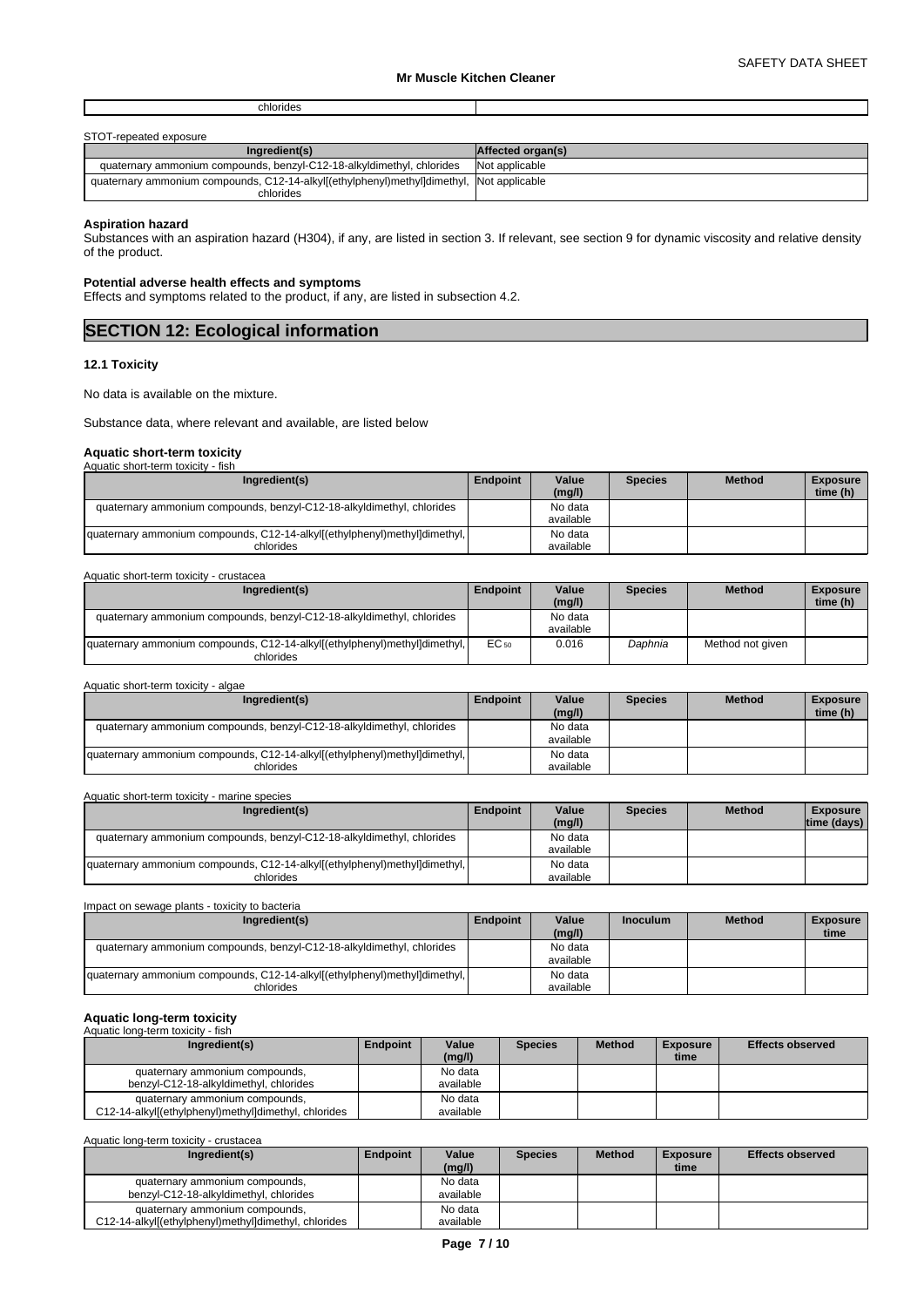Aquatic toxicity to other aquatic benthic organisms, including sediment-dwelling organisms, if available:

| Ingredient(s)                                                                          | Endpoint | Value                  | <b>Species</b> | <b>Method</b> | <b>Exposure</b>    | <b>Effects observed</b> |
|----------------------------------------------------------------------------------------|----------|------------------------|----------------|---------------|--------------------|-------------------------|
|                                                                                        |          | (mg/kg dw<br>sediment) |                |               | $ time$ (days) $ $ |                         |
| quaternary ammonium compounds,<br>benzyl-C12-18-alkyldimethyl, chlorides               |          | No data<br>available   |                |               |                    |                         |
| quaternary ammonium compounds,<br>C12-14-alkyl[(ethylphenyl)methyl]dimethyl, chlorides |          | No data<br>available   |                |               |                    |                         |

# **Terrestrial toxicity**

Terrestrial toxicity - soil invertebrates, including earthworms, if available:

Terrestrial toxicity - plants, if available:

Terrestrial toxicity - birds, if available:

Terrestrial toxicity - beneficial insects, if available:

Terrestrial toxicity - soil bacteria, if available:

# **12.2 Persistence and degradability**

**Abiotic degradation** Abiotic degradation - photodegradation in air, if available:

Abiotic degradation - hydrolysis, if available:

Abiotic degradation - other processes, if available:

### **Biodegradation**

| Ready biodegradability - aerobic conditions                                            |                 |                      |           |               |                                        |
|----------------------------------------------------------------------------------------|-----------------|----------------------|-----------|---------------|----------------------------------------|
| Ingredient(s)                                                                          | <b>Inoculum</b> | Analytical<br>method | $DT_{50}$ | <b>Method</b> | <b>Evaluation</b>                      |
| quaternary ammonium compounds,<br>benzyl-C12-18-alkyldimethyl, chlorides               |                 |                      |           |               | Method not given Readily biodegradable |
| quaternary ammonium compounds,<br>C12-14-alkyl[(ethylphenyl)methyl]dimethyl, chlorides |                 |                      |           |               | Readily biodegradable                  |

Ready biodegradability - anaerobic and marine conditions, if available:

Degradation in relevant environmental compartments, if available:

The surfactant(s) contained in this preparation complies(comply) with the biodegradability criteria as laid down in Regulation (EC) No. 648/2004 on detergents. Data to support this assertion are held at the disposal of the competent authorities of the Member States and will be made available to them, at their direct request or at the request of a detergent manufacturer.

### **12.3 Bioaccumulative potential** Partition coefficie

| Ingredient(s)                                                                              | Value             | <b>Method</b>    | <b>Evaluation</b> | Remark |
|--------------------------------------------------------------------------------------------|-------------------|------------------|-------------------|--------|
| quaternary ammonium compounds,<br>benzyl-C12-18-alkyldimethyl, chlorides                   | 3.91              | Method not given |                   |        |
| quaternary ammonium compounds,<br>C12-14-alkyl[(ethylphenyl)methyl]dimeth<br>vl. chlorides | No data available |                  |                   |        |

### Bioconcentration factor (BCF)

| Ingredient(s)                                                                                    | Value             | <b>Species</b> | <b>Method</b>    | <b>Evaluation</b> | <b>Remark</b> |
|--------------------------------------------------------------------------------------------------|-------------------|----------------|------------------|-------------------|---------------|
| quaternary ammonium<br>compounds,                                                                | 182.8             |                | Method not given |                   |               |
| benzyl-C12-18-alkyldim<br>ethyl, chlorides                                                       |                   |                |                  |                   |               |
| quaternary ammonium<br>compounds,<br>C12-14-alkyl[(ethylphen<br>yl)methyl]dimethyl,<br>chlorides | No data available |                |                  |                   |               |

### **12.4 Mobility in soil**

Adsorption/Desorption to soil or sediment

| Ingredient(s)                                                                          | Adsorption<br>coefficient<br>Log Koc | <b>Desorption</b><br>coefficient<br>Log Koc(des) | <b>Method</b> | Soil/sediment<br>type | <b>Evaluation</b> |
|----------------------------------------------------------------------------------------|--------------------------------------|--------------------------------------------------|---------------|-----------------------|-------------------|
| quaternary ammonium compounds,<br>benzyl-C12-18-alkyldimethyl, chlorides               | No data available I                  |                                                  |               |                       |                   |
| quaternary ammonium compounds,<br>C12-14-alkyl[(ethylphenyl)methyl]dimethyl, chlorides | No data available I                  |                                                  |               |                       |                   |

### **12.5 Results of PBT and vPvB assessment**

Substances that fulfill the criteria for PBT/vPvB, if any, are listed in section 3.

### **12.6 Other adverse effects**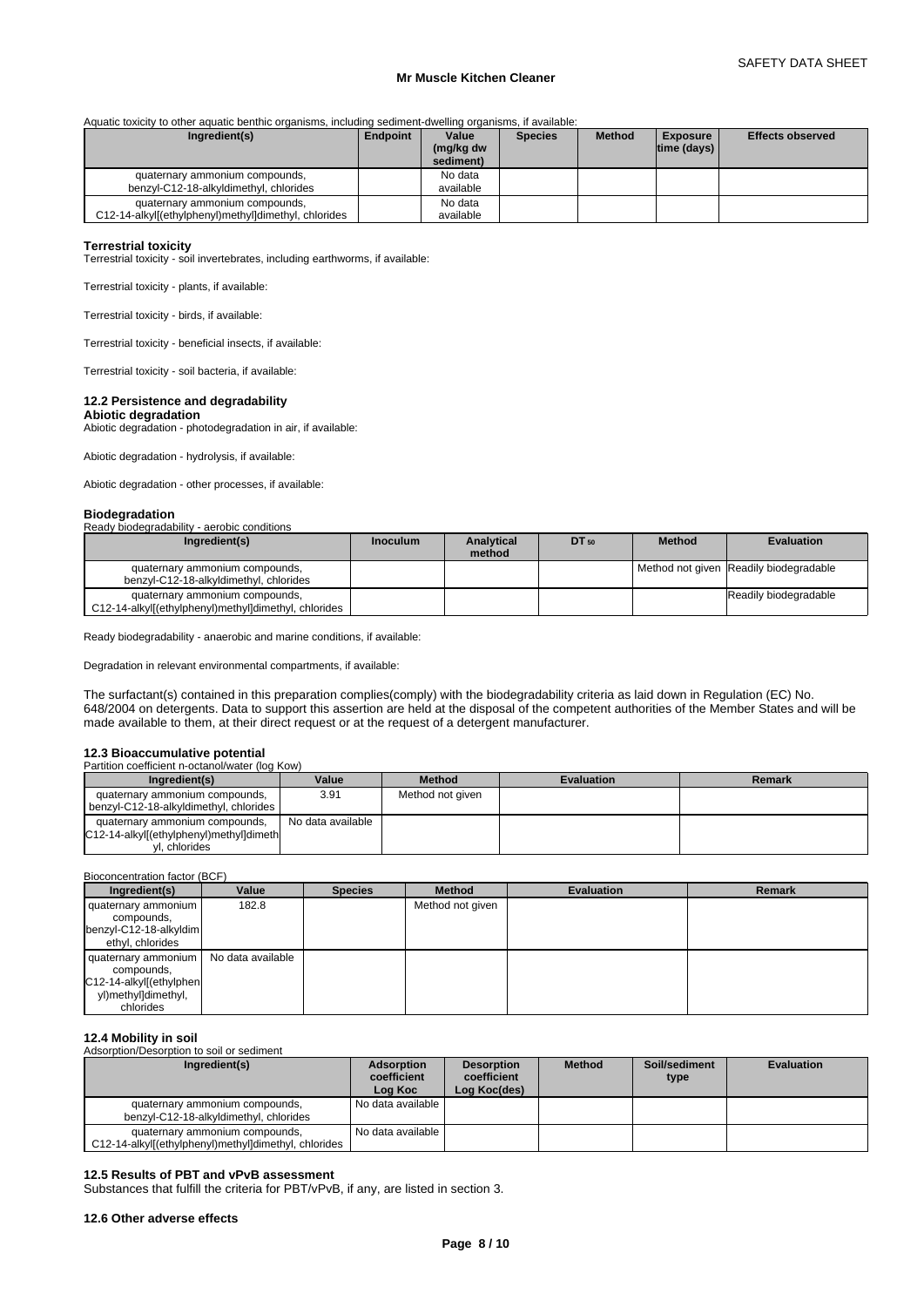No other adverse effects known.

# **SECTION 13: Disposal considerations**

| 13.1 Waste treatment methods     |                                                                                                   |
|----------------------------------|---------------------------------------------------------------------------------------------------|
| Waste from residues / unused     | The concentrated contents or contaminated packaging should be disposed of by a certified handler  |
| products:                        | or according to the site permit. Release of waste to sewers is discouraged. The cleaned packaging |
|                                  | material is suitable for energy recovery or recycling in line with local legislation.             |
| <b>European Waste Catalogue:</b> | 200130 - detergents other than those mentioned in 200129.                                         |
|                                  |                                                                                                   |
| <b>Empty packaging</b>           |                                                                                                   |
|                                  |                                                                                                   |
| <b>Recommendation:</b>           | Dispose of observing national or local regulations.                                               |
| Suitable cleaning agents:        | Water, if necessary with cleaning agent.                                                          |
|                                  |                                                                                                   |

# **SECTION 14: Transport information**

### **ADR, RID, ADN, IMO/IMDG, ICAO/IATA**

- **14.1 UN number:** Non-dangerous goods
- **14.2 UN proper shipping name:** Non-dangerous goods
- **14.3 Transport hazard class(es):** Non-dangerous goods
- **Class:** -

### **14.4 Packing group:** Non-dangerous goods

- **14.5 Environmental hazards:** Non-dangerous goods
- **14.6 Special precautions for user:** Non-dangerous goods

**14.7 Transport in bulk according to Annex II of MARPOL 73/78 and the IBC Code:** The product is not transported in bulk tankers.

# **SECTION 15: Regulatory information**

**15.1 Safety, health and environmental regulations/legislation specific for the substance or mixture**

**Authorisations or restrictions (Regulation (EC) No 1907/2006, Title VII respectively Title VIII):** Not applicable.

### **Ingredients according to EC Detergents Regulation 648/2004** non-ionic surfactants  $\leq$  5%

disinfectants, perfumes, Limonene

### **15.2 Chemical safety assessment**

A chemical safety assessment has not been carried out on the mixture

# **SECTION 16: Other information**

*The information in this document is based on our best present knowledge. However, it does not constitute a guarantee for any specific product features and does not establish a legally binding contract*

**MSDS code:** MSDS4189

### **Reason for revision:**

Overall design adjusted in accordance with Amendment 453/2010, Annex II of Regulation (EC) No 1907/2006, This data sheet contains changes from the previous version in section(s):, 3, 15

### **Classification procedure**

The classification of the mixture is in general based on calculation methods using substance data, as required by Regulation (EC) No 1272/2008. If for certain classifications data on the mixture is available or for example bridging principles or weight of evidence can be used for classification, this will be indicated in the relevant sections of the Safety Data Sheet. See section 9 for physical chemical properties, section 11 for toxicological information and section 12 for ecological information.

### **Full text of the R, H and EUH phrases mentioned in section 3:**

- •H302-Harmfulifswallowed.
- H312 Harmful in contact with skin.
- H314 Causes severe skin burns and eye damage. • H400 - Very toxic to aquatic life.
- H411 Toxic to aquatic life with long lasting effects.
- R21 Harmful in contact with skin.
- R22 Harmful if swallowed.
- R34 Causes burns.
- R50 Very toxic to aquatic organisms.

### **Abbreviations and acronyms:**

• AISE - The international Association for Soaps, Detergents and Maintenance Products

- DNEL Derived No Effect Limit
- EUH CLP Specific hazard statement
- PBT Persistent, Bioaccumulative and Toxic
- PNEC Predicted No Effect Concentration • REACH number - REACH registration number, without supplier specific part
- vPvB very Persistent and very Bioaccumulative

**Version:** 05.0 **Revision:** 2015-04-05